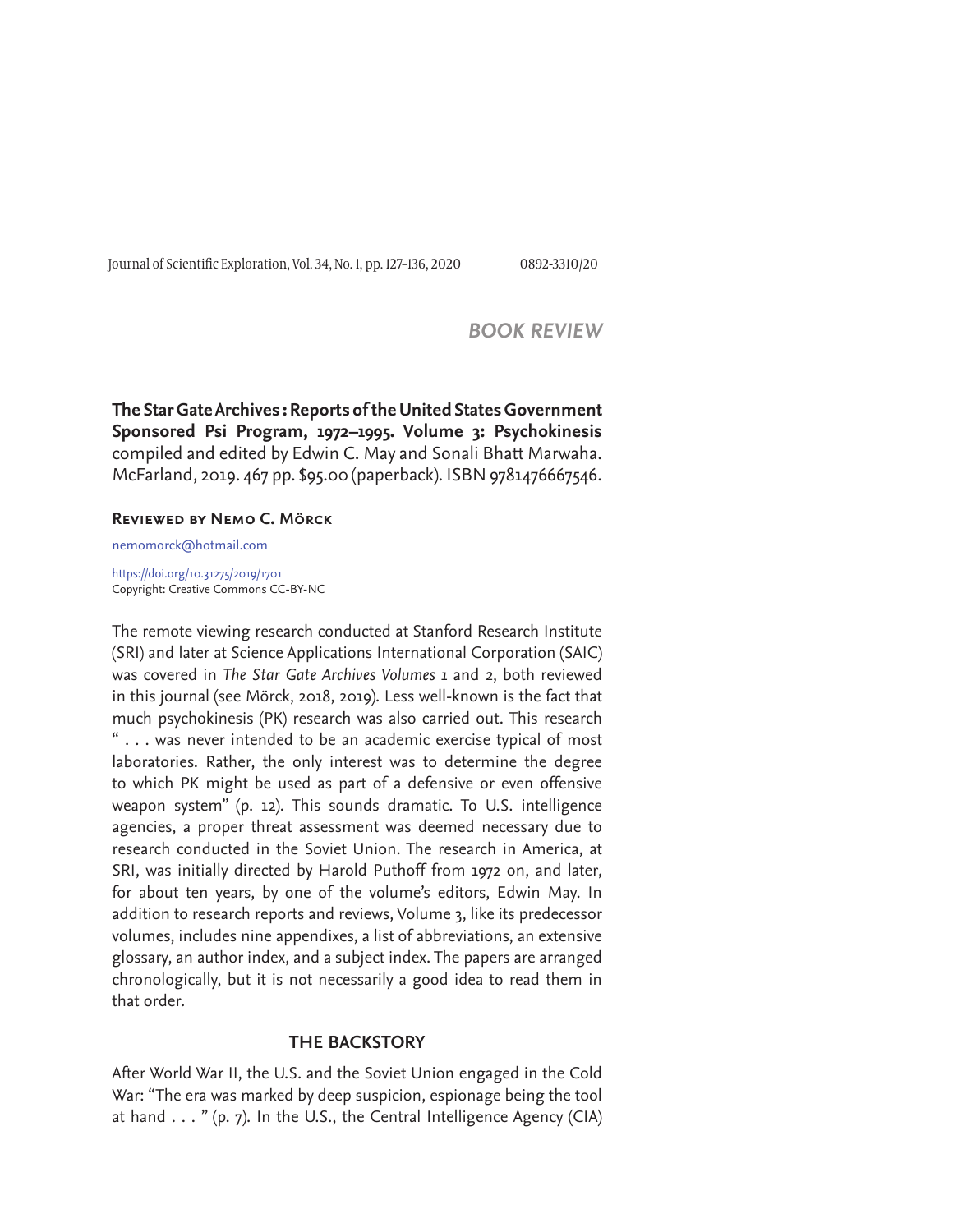

channeled money for research through the Society for the Investigation of Human Ecology (also known as the Human Ecology Fund). Unwittingly, the American Psychological Association, in 1960, accepted money from the government to send psychologists to the Soviet Union (APA, 1977). The psychologists, including Gardner Murphy, later wrote about what they had seen (Bauer, 1962).

In 1960 there were already rumors that parapsychological research was

ongoing in the Soviet Union after a long hiatus (Krippner, 1971). A reason for the renewed interest was the so-called Nautilus hoax. The USS Nautilus was the world's first nuclear-propelled submarine and could remain submerged far longer than diesel–electric submarines. It was also the first submarine to travel beneath the North Pole, in 1958. The next year a story appeared, and it claimed that the Nautilus had been involved in a successful telepathy experiment. This has never been confirmed. Eventually, it turned out that the original story derived from Jacques Bergier (Ebon, 1983). The Soviets could not ignore the story due to its implications. At the time, radio communication with a submarine was not possible unless the submarine surfaced, hence the Nautilus story suggested that the U.S. had an advantage.

As a result of the increased interest in parapsychology, psychics such as Boris Ermolayev, Nina Kulagina, Rosa Kuleshova, Julius Krmessky, and Alla Vinogradava emerged in the Soviet Union. In addition, Kirlian photography and psychotronic generators were developed. Allegedly, the latter, popularly known as psychotronic weapons, could store and direct psychic energy. Robert Pavlita was perhaps the best-known inventor of these devices. Reports about experiments in the Soviet Union appeared in the *Journal of Paraphysics*, but many accounts about experiments were published in newspapers and popular magazines. When a clip of Kulagina moving objects with PK was shown to members of the Society of American Magicians, it evoked laughter (Christopher, 1975), but to U.S. intelligence agencies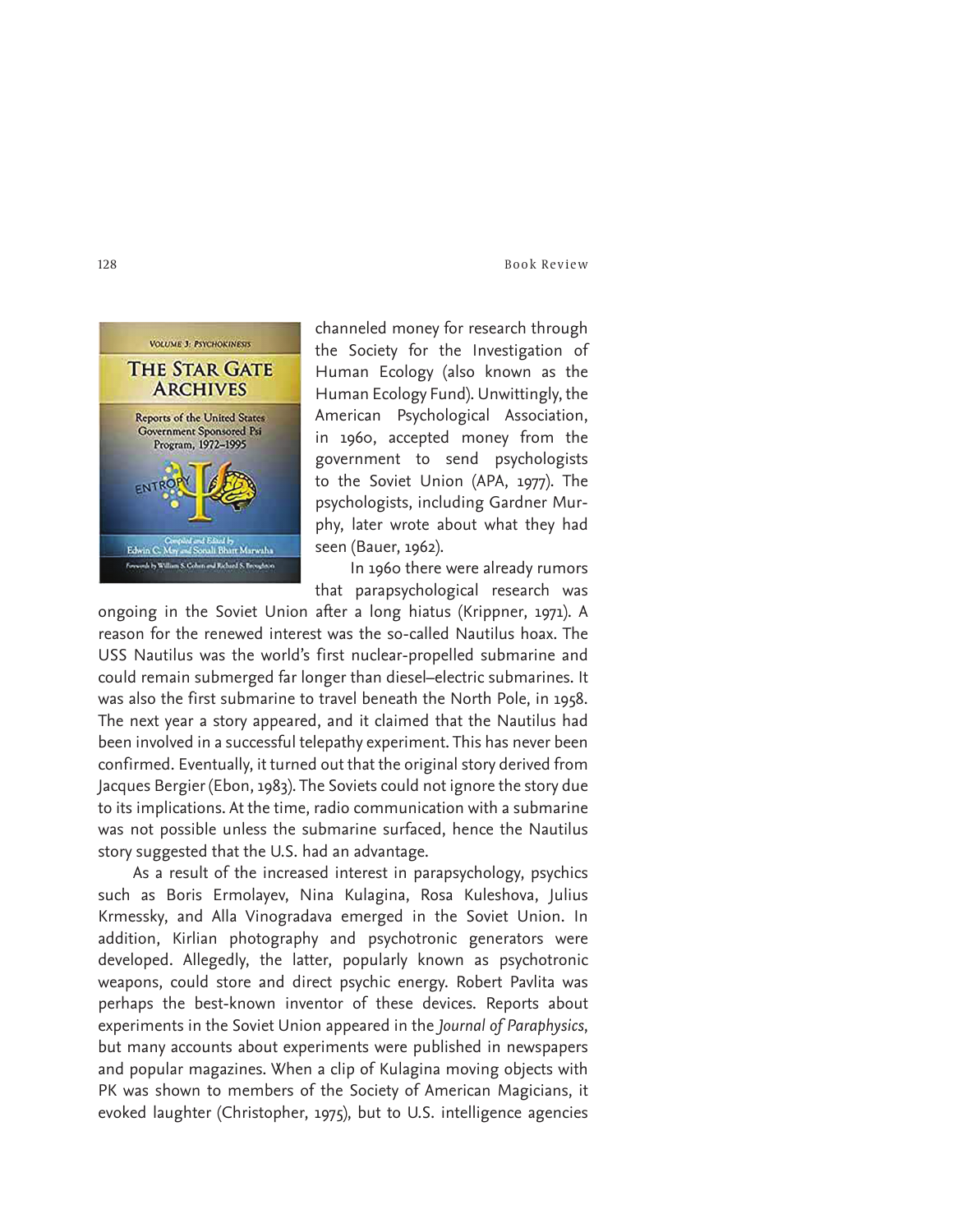this was no laughing matter. Lack of information, alarmist claims, and uncertainty about the possibilities forced U.S. intelligence agencies to pay attention.

During the 1970s U.S. intelligence agencies such as the CIA and the Defense Intelligence Agency (DIA) requested several reports about parapsychological research in the Soviet Union and Eastern Europe (e.g., Khokhlov, 1975). In 1978 the psychic Ingo Swann was invited to the 17th Annual U.S. Army Operations Research Symposium where he delivered a talk, "The threat of possible psychic techniques in future conflicts." Later, a few articles about parapsychology appeared in journals such as *Military Review* (Alexander, 1980) and *Military Intelligence* (Groller, 1986). During the 1980s Jack Houck popularized PK parties. Readers must have paused when they saw the heading "Metal-bending parties draw government brass" in *Science and Governmental Report,* 1 October, 1983.

In America, parapsychology had gained a foothold in the 1970s, and Willis Harman, futurist at SRI International, was quoted:

It is hazardous to make predictions in this field, but I believe we are on the verge of discoveries at the outer fringes of scientific knowledge that may completely alter our notions of the mind's capabilities. (*U.S. News & World Report*, 1978)

## **INTRODUCTION**

Former Senator William Cohen and the parapsychologist Richard Broughton have contributed Forewords. Broughton puts the research in context. In addition, May has written a brief Preface. These texts are the same as in Volumes 1 and 2. However, the Editors have written a new Introduction, in which they draw from two reports requested by the DIA (Maire & LaMothe, 1975; LaMothe, 1972). These reports have long been available. The one by LaMothe, in particular, is curious. One cannot help but be surprised by the sources he naïvely relied on. The Editors have included a section from his report. LaMothe thought that the intelligence agencies had to pay attention to the research in the Soviet Union due to "its military implications especially in mind manipulation and controlled offensive behavior" (LaMothe, 1972, p. 358) and claimed that the U.S. had lagged behind.

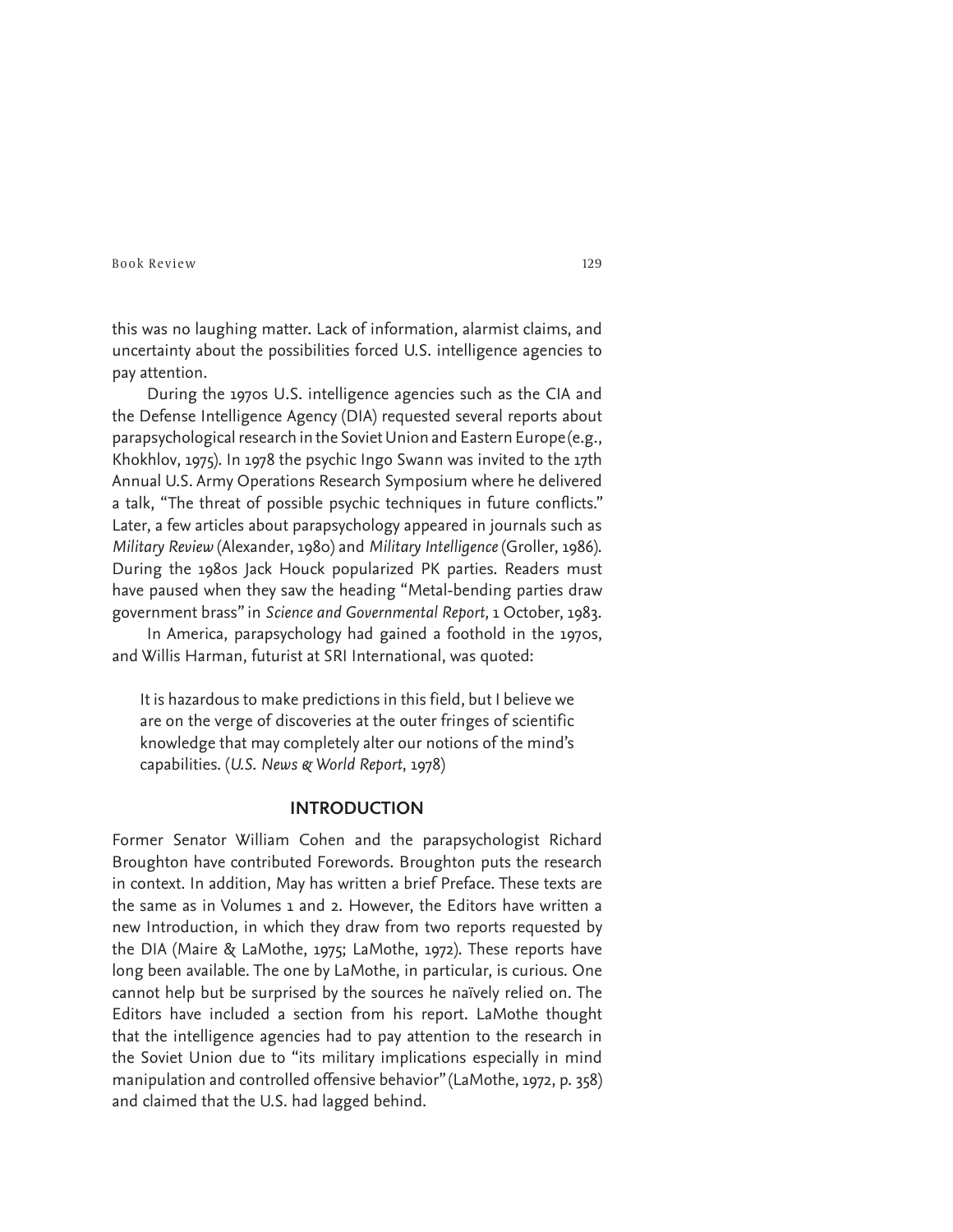Among other strange claims, LaMothe noted that Soviet researchers had (allegedly) tried to "apply telepathy to indoctrinate and re-educate antisocial elements. It was hoped that suggestion at a distance could induce individuals, without their being aware of it, to adopt the officially desired political and social attitudes" (p. 361). This sounds like science fiction. One comes across this claim in an earlier report by Milan Ryzl (1967). Ryzl claimed that the secret service in Czechoslovakia had pressured him to "supply information for it about parapsychological research in abroad" (Ryzl, 1967, p. 7). This contributed to his decision to move to America. In contrast to LaMothe (1972), Khokhlov (1975) emphasized the possibility that the Soviet Union had engaged in a disinformation campaign. The Editors briefly touch on this possibility. U.S. intelligence agencies must have been bemused by the situation.

In some circumstances electrostatic effects can produce phenomena that are erroneously interpreted as evidence for PK. The Editors write about this and stress how difficult it is to rule out normal explanations in PK research. They also comment on a clip with Felicia Parise (Honorton, 1993/2015; Pilkington, 2015), but miss a better opportunity to discuss electrostatic effects. Many of the effects produced by Vinogradava in the Soviet Union were most likely due to electrostatics; although, according to Adamenko (1979), she could perform even when grounded.

The Editors note:

One of the most important conclusions to be drawn from the reports in this volume is that conducting proper PK research requires substantial engineering skill and insight into the many things that may mimic PK but are not PK. (p. 18)

### **THE RESEARCH**

The focus in Volume 3 is on PK research. PK, according to the Glossary, "refers to the direct influence of mind on a physical system that cannot be entirely accounted for by the mediation of any known physical energy" (p. 460). The researchers at SRI International defined it as "human-centered production of physical effects not mediated by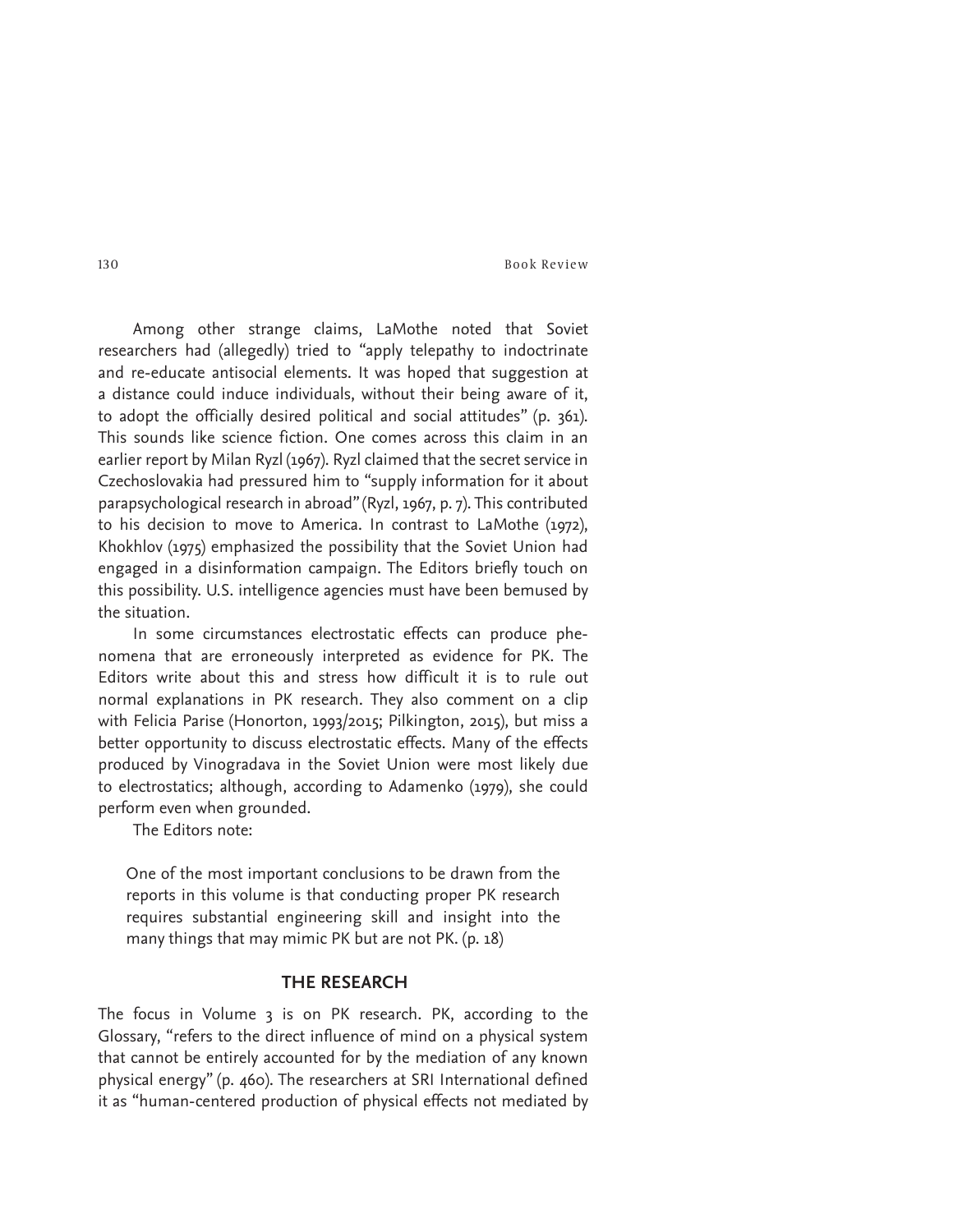any obvious mechanism" (p. 82). A number of terms have been used in place of PK, including anomalous perturbation, causal psi, remote action, and remote perturbation. The researchers noted that PK "offers the potential for remote man/machine interactions with computers, locks, switches, codes, and other sensitive or delicate mechanical or electronic apparatus" (p. 35).

Early on the reader comes across brief accounts of an informal test, in 1972 with Swann, involving a magnetometer. (Puthoff described this in a letter to the CIA; the people there were, however, more intrigued by the remote viewing also displayed at the time than by the PK effect). A PK study, involving a gradiometer, with Pat Price, better known for his remote viewing, also is described. The researchers noted that the passage of a truck in the parking lot adjacent to the lab could cause an artifact, hence it had to be monitored.

In the late 1960s, Helmut Schmidt, at Boeing Science Research Laboratories, developed quantum-based random number generators (RNGs) which he used in a number of studies. The participants were asked to either predict or influence the output of the RNGs. In the wake of his early studies, other parapsychologists also used RNGs in a number of studies. Early on, Schmidt let the beta decay of strontium 90 function as the source of randomness, but the sources of randomness have varied. Just as strange as the fact that some participants seem to be able to predict or influence the output of true RNGs is that some perform as well when pseudo-RNGs are used; their random numbers derive from a computer-based algorithm rather than from hardware. Schmidt thought that psychological factors were important for the success of his participants, and when possible he went out of his way to make them feel comfortable. The researchers at SRI International were clearly aware of this, during an initial pilot study, in 1979, with RNGs:

. . . each subject was allowed to select his favorite time of day, his preferred experimenter, the source [of randomness] that seemed to work best for him, and the number of trials he would do at a single sitting. (p. 65)

The participants in the pilot study were 17 employees at SRI International. Seven subjects were selected for participation in a formal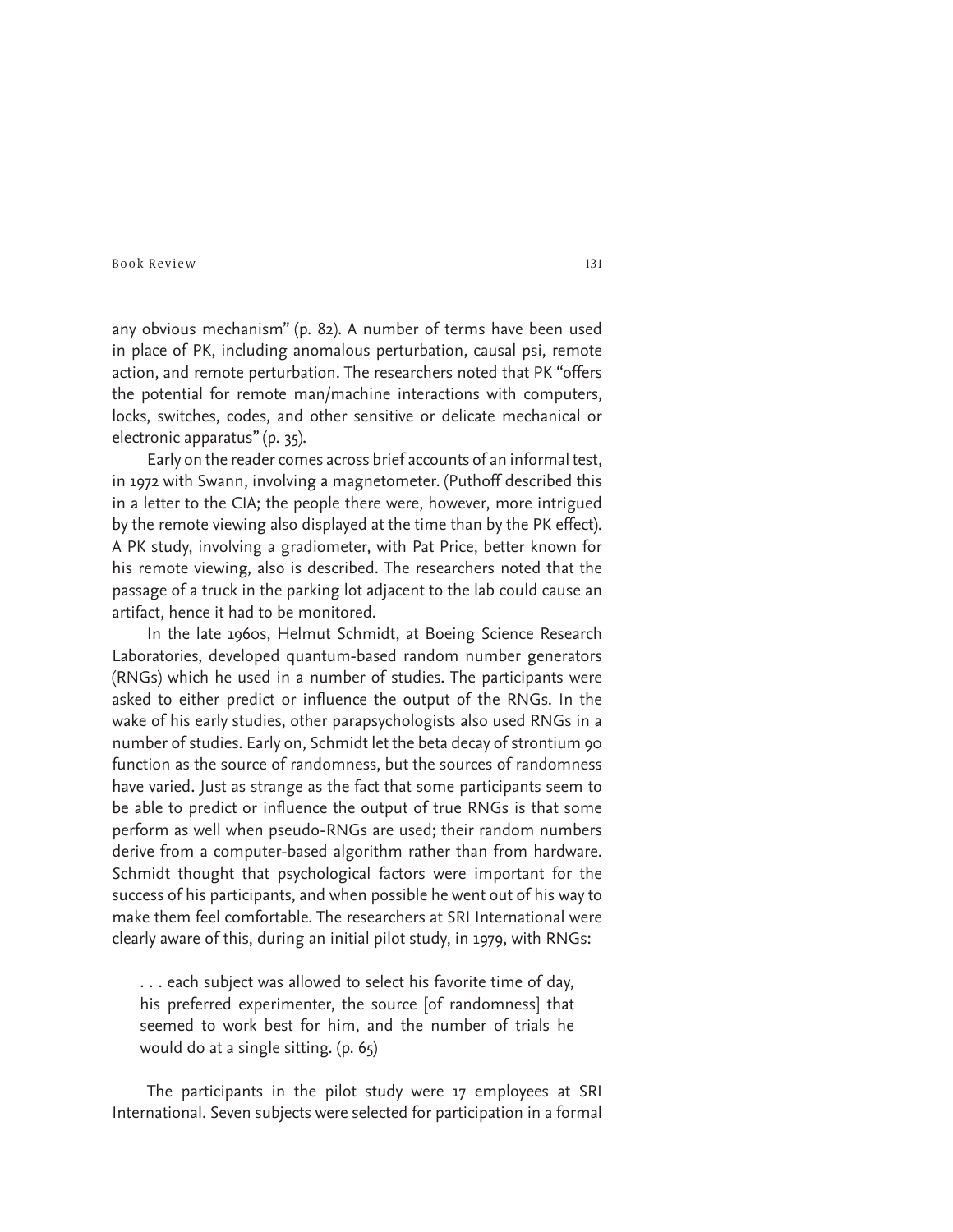study. During the pilot study the number of trials they undertook varied widely (42, 115, 14, 29, 74, 45, and 228). Two of the participants who contributed most trials scored significantly above chance in the pilot study. In the formal followup, each participant undertook about 100 trials. The researchers wrote that "precautions and controls exceeded any former experiments" (p. 67). One of the two who scored significantly above chance in the pilot study did so again. That subject went on to participate in further studies. In addition, another participant scored significantly above chance. However, a later study, in 1986, was conducted with 20 subjects who were expected to undertake 100 trials; four dropped out, and no new high-scoring subject was identified. Unfortunately, one of the high-scoring subjects was unavailable for research in 1987, and another dropped out during an RNG study the same year.

The researchers noted the possibility that:

. . . the subject scans the unperturbed binary sequence ahead in time and selects the proper time to initiate the trial. This strategy enables him to take advantage of an unperturbed, yet significantly deviant subsequence and achieve a success for that trial. (p. 67)

Schmidt (1970) briefly noted this possibility, but this way of thinking is at the core of the intuitive data sorting (earlier referred to as psychoenergetic data selection or intuitive data selection) model developed by researchers at SRI International. This was later further developed into Decision Augmentation Theory (DAT) which the Editors describe as "a heuristic mathematical model that determines whether the data . . . are a result of a force-like causal effect or an informational effect" (p. 20). In simple terms, PK or precognition. The anthology includes papers about this, including two from the *Journal of Parapsychology* (May et al., 1995a, 1995b).

In 1983 parapsychologists were given an opportunity to present at the *Symposium on Applications of Anomalous Phenomena* (Jones, 1984) to which only government scientists and intelligence personnel had been invited. Among others, May, Puthoff, and Russell Targ gave talks. May spoke about the PK research that had been conducted at SRI International. His talk has been included in the anthology. Puthoff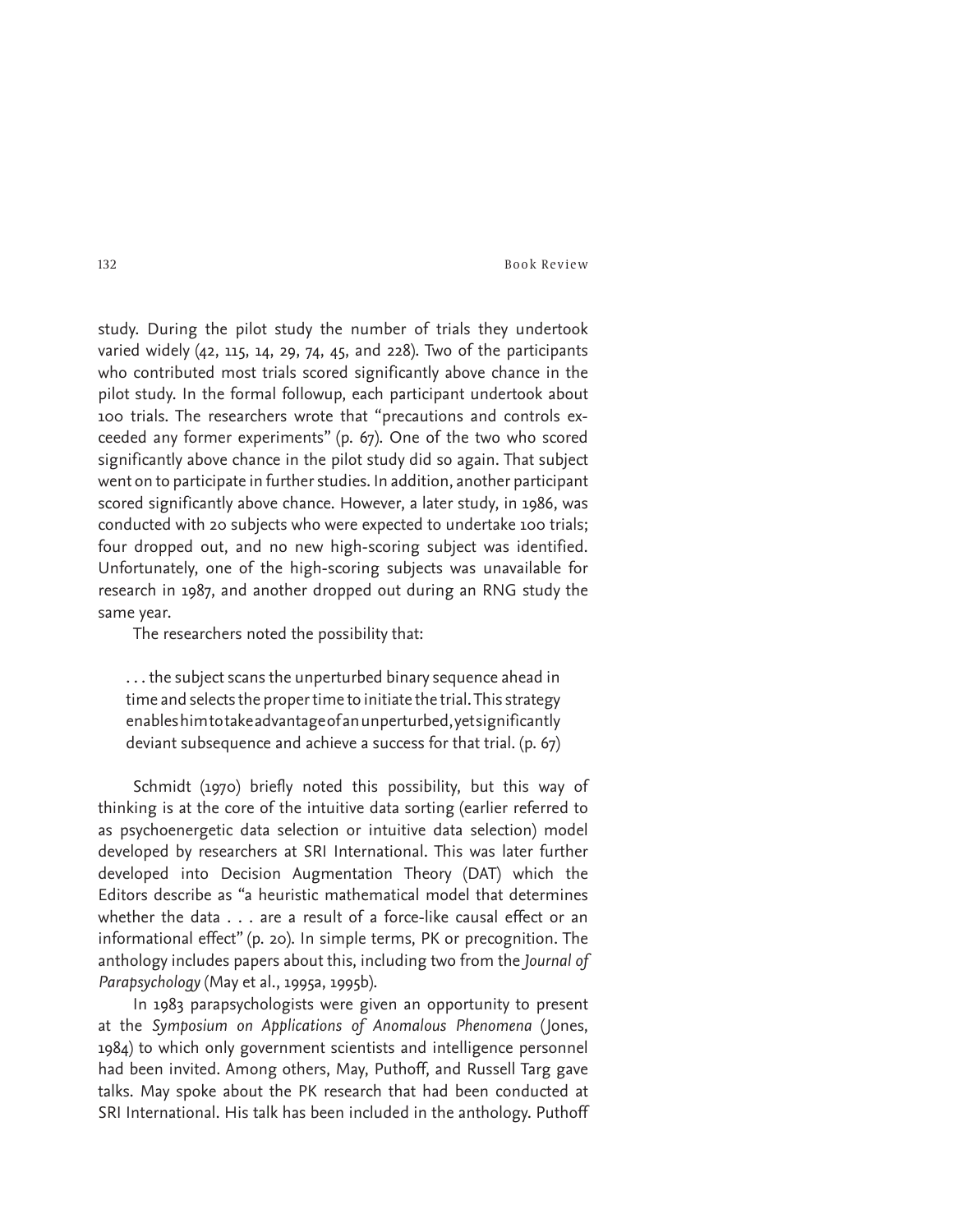spoke about the remote viewing research, and Targ spoke about what he had seen during a visit to the Soviet Union. Someone later wrote an article for the National Security Agency's journal about Targ's observations (*Cryptolog*, 1983).

While reviewing the literature, the scientists at SRI International became intrigued by the research conducted by Julian Isaacs (1984) in the UK. Isaacs (1989) once shared his thoughts and misgivings about studies involving RNGs. His own approach was rather different. Participants in his studies were expected to influence piezoelectric strain gauges. He also held so-called PK parties during which the attendees bent spoons. By the time the researchers became interested in his work, Isaacs had moved to the U.S. and was teaching at John F. Kennedy University. Isaacs accepted a subcontract; his task was to "screen, assess, train, and make available to SRI International" (p. 148) participants whose performance was deemed promising. Meanwhile the scientists at SRI International "retained the task of designing and constructing all experimental hardware" (p. 148).

May once noted: "In human-oriented sciences, replication usually implies conceptual replication, since exact replication of experiments is impossible and probably undesirable" (p. 80). The papers concerning the replication attempts with subjects selected by Isaacs are (like others) technical and show how much care the researchers paid to potential artifacts. Three events during the first study at SRI International were "sufficiently interesting to warrant further investigation  $\dots$  " (p. 174). However, later a likely artifact was identified. In addition, after a second, "the most elaborate and exhaustive" (p. 178), PK study, the researchers had to acknowledge that they had found no evidence of a PK effect.

William Braud at the Mind Science Foundation was also a recipient of subcontracts. Braud had participants "attempt to retard the rate of hemolysis (destruction) of red blood cells which had been placed into a tube of distilled water and saline in a distant room" (p. 300). He reported the results in the *Journal of the American Society for Psychical Research* (Braud, 1990). The researchers at SRI International were not only interested in the results, they also wanted to know whether intuitive data sorting was the cause. They were unable to determine this (but see May, 2015). Palmer (2007) suggests that an experimenter psi effect was at play. Thanks to another subcontract, Stephen LaBerge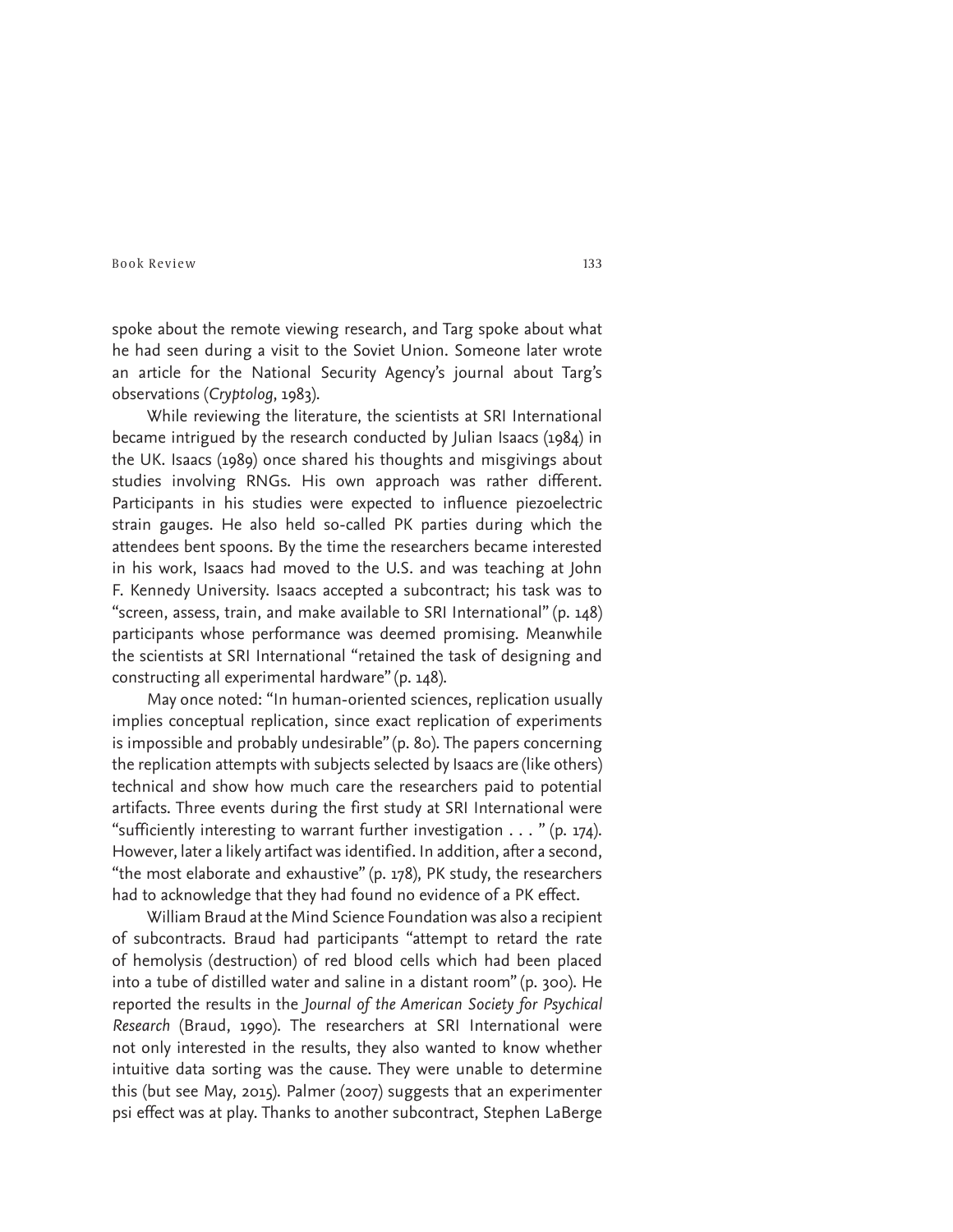and Marilyn Schlitz were also able to follow up on earlier research on the effect of remote staring. Many people report having felt when they were being stared at. This is not surprising given that the results of much research suggests that the observed person's physiology does react. LaBerge and Schlitz noted:

This work, in the context of previous research by independent researchers, has significant implications for our understanding of human communication processes and for a reevaluation of a worldview in which humans are seen as isolated beings. (p. 331)

## **SUMMARY**

The conclusion Edwin May drew from the results of the research was that there is insufficient evidence for PK; it remains unproven, and the results of much research can be better explained by Decision Augmentation Theory (DAT). The Editors do however acknowledge that "there are a few documented cases of macro-PK that are most intriguing such as poltergeist phenomena . . . " (p. 18). May has been in Russia several times, and together with Larissa Vilenskaya (also known as Laura Faith) he wrote two reports about the PK research conducted there (May & Vilenskaya, 1992; Vilenskaya & May 1994); which are included. The Editors think that the Russian research efforts "are not very promising" (p. 18). Some papers about research carried out in China also have been included. What comes across most clearly in the anthology is actually how hard it is to conduct much PK research and to determine the true cause of effects. Nevertheless, many researchers are up for a challenge.

## **REFERENCES**

- Adamenko, V. G. (1979). Psi and physical fields. In W. G. Roll (Ed.), *Research in parapsychology 1978* (pp. 75–77). Scarecrow Press.
- Alexander, J. B. (1980, December). The new mental battlefield: 'Beam me up, Spock.' *Military Review, 60*(12), 47–54.
- APA. (1977). "CIA: 'This may be unwelcome news.'" *APA Monitor, 8*(11), 1.
- Bauer, R. A. (Ed.). (1962). *Some views on Soviet psychology*. American Psychological Association.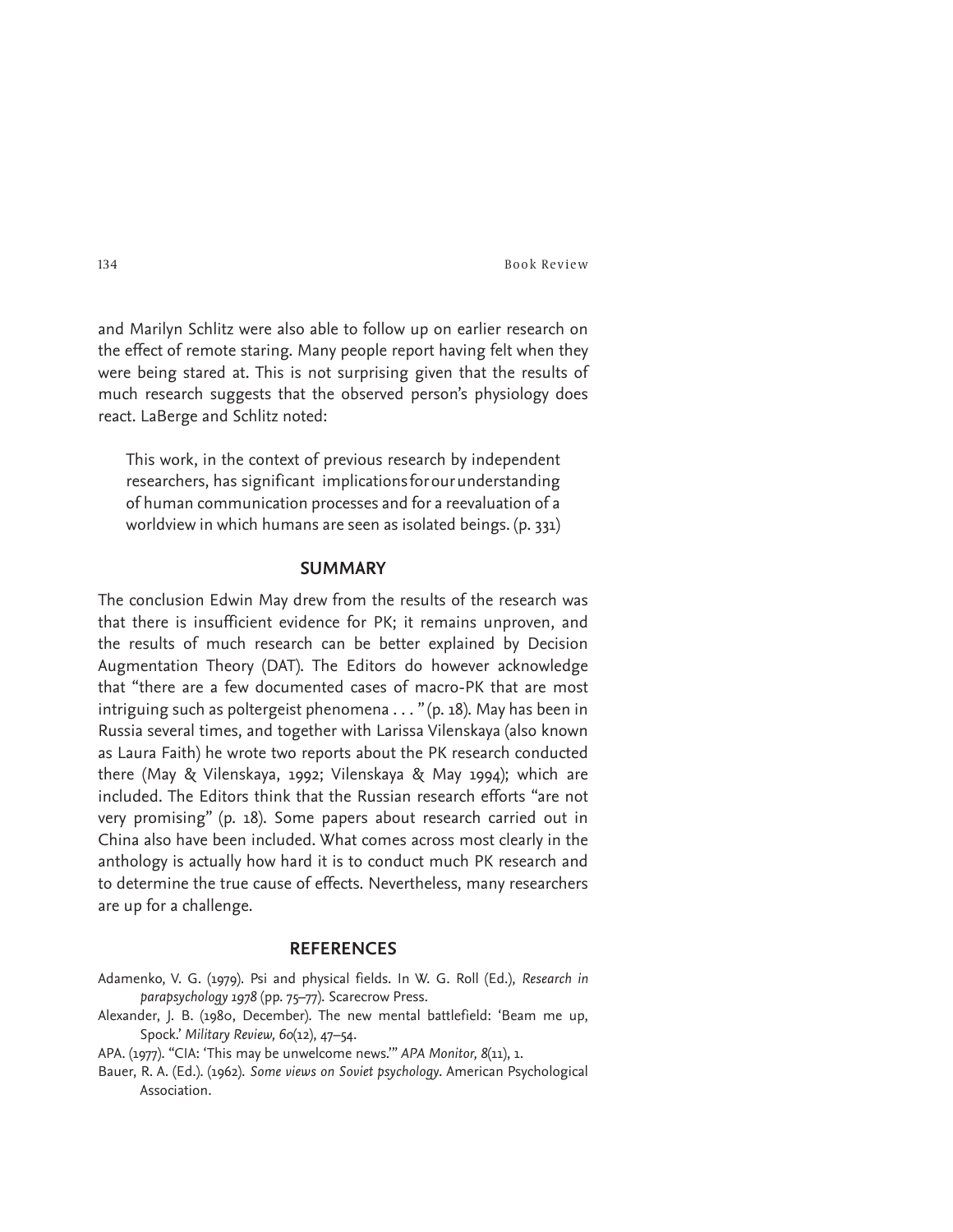- Braud, W. G. (1990, January). Distant mental influence of rate of hemolysis of human red blood cells. *Journal of the American Society for Psychical Research*, *84*(1), 1–24.
- Christopher, M. (1975). *Mediums, mystics & the occult*. Thomas Y. Crowell.
- *Cryptlog*. (1983, December). Looking around with [name redacted] [column]. Soviet psi experiments. *Cryptolog, 10*(12), 9–13. U.S. National Security Agency.
- Ebon, M. (1983). *Psychic warfare: Threat or illusion?* McGraw-Hill.
- Groller, R. (1986). Soviet psychotronics—A state of mind. *Military Intelligence, 12*, 18–21, 58.
- Honorton, C. (2015). A moving experience. *Journal of Scientific Exploration, 29*(1), 62–74. Originally published in 1993.
- Isaacs, J. D. (1984). *Some aspects of performance at a psychokinetic task*. [Unpublished doctoral dissertation.] University of Aston, Birmingham, UK.
- Isaacs, J. D. (1989). Directly detectable psychokinetic effects: A new category of psychokinesis. In B. Shapin & L. Coly (Eds.), *Parapsychology and human nature* (pp. 81–119). Proceedings, International Conference, Washington, DC, November 1–2, 1986. Parapsychology Foundation.
- Jones, C. B. S. (Ed.). (1984). *Proceedings of a Symposium on Applications of Anomalous Phenomena*. November 30–December 1, 1983. Leesburg, VA, United States. Kaman Tempo.
- Khokhlov, N. (1975). *Evaluation of Soviet research in the fields of paranormal behavior and unconventional human biophysics*. U.S. Central Intelligence Agency.
- Krippner, S. (1971). *Song of the siren: A parapsychological odyssey*. Harper & Row.
- LaMothe, J. D. (1972). *Controlled offensive behavior—USSR*. U. S. Defense Intelligence Agency.
- Maire, L. F., III, & LaMothe, J. D. (1975). *Soviet and Czechoslovakian parapsychology research*. U. S. Defense Intelligence Agency.
- May, E. C. (2015). Experimenter psi: A view of Decision Augmentation Theory. In E. C. May & S. B. Marwaha (Eds.), *Extrasensory perception: Support, skepticism, and science, Vol. 2* (pp. 203–219). Praeger.
- May, E. C., Spottiswoode, S. J. P., Utts, J. M., & James, C. L. (1995a). Applications of Decision Augmentation Theory. *Journal of Parapsychology, 59*, 221–250.
- May, E. C., Utts, J. M., & Spottiswoode, S. J. P. (1995b). Decision Augmentation Theory: Toward a model of anomalous mental phenomena. *Journal of Parapsychology, 59*, 195–220.
- May, E. C., & Vilenskaya, L. (1992). Overview of current parapsychology research in the former Soviet Union. *Subtle Energies*, *3*(3), 45–67.
- Mörck, N. C. (2018). [Book Review] *The Star Gate archives, volume 1: Remote viewing, 1972–1984* compiled and edited by E. C. May & S. B. Marwaha. *Journal of Scientific Exploration, 32*(4), 773–780. https://doi.org/10.31275/2018/1371
- Mörck, N. C. (2019). [Book Review] *The Star Gate archives, volume 2: Remote viewing, 1985–1995* compiled and edited by E. C. May & S. B. Marwaha. *Journal of Scientific Exploration, 33*(2), 299–308. https://doi.org/10.31275/2019.1533